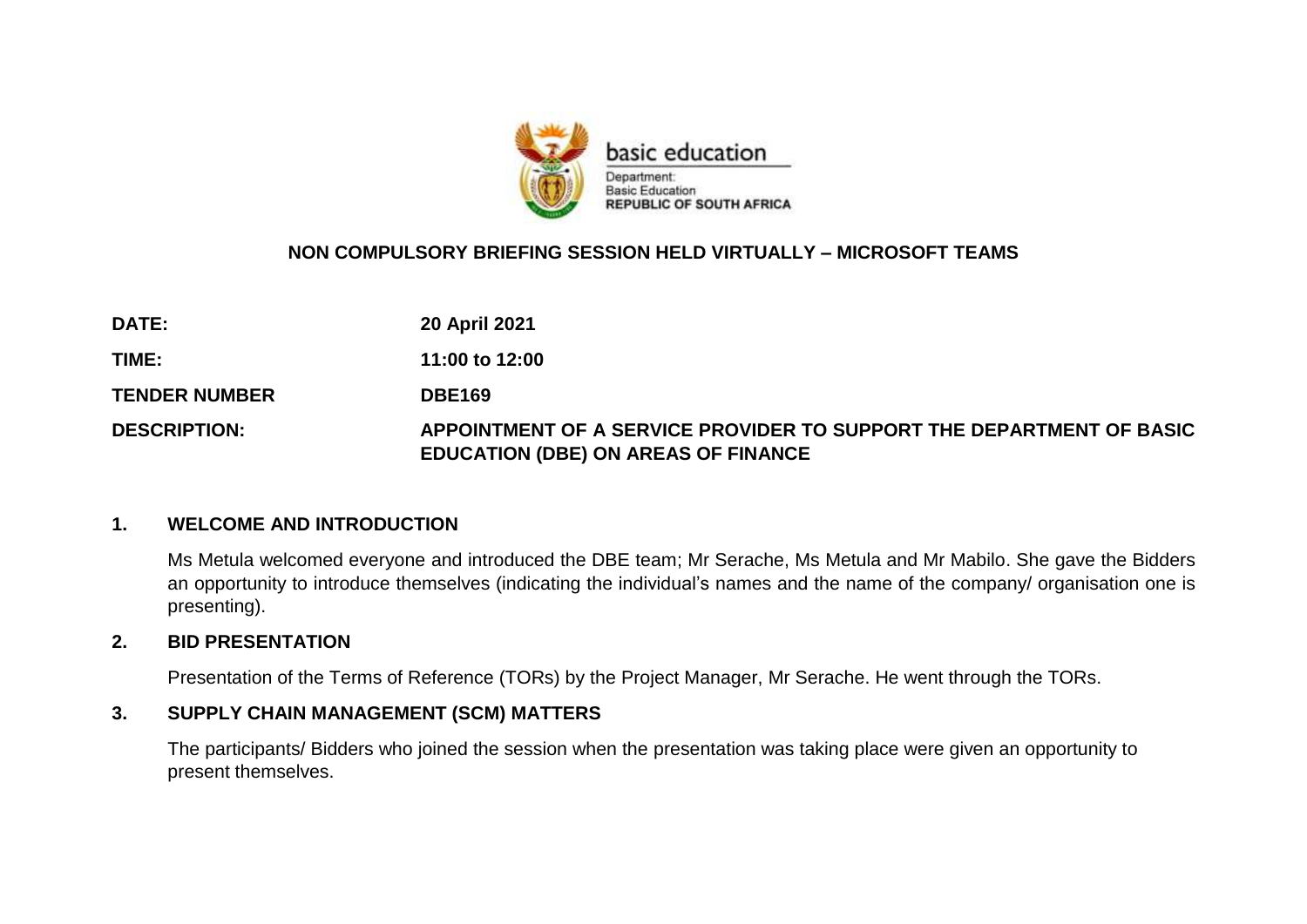The SCM indicated that:

- The briefing session is non-compulsory as indicated in the tender advert.
- The discussions during the briefing session and the questions raised after the briefing session will be consolidated, responded to and uploaded on the Department's website where the tender advert and documents are published. Bidders can still forward the clarity seeking questions regarding the bid until seven days (26 April 2021 at 16:00) before the tender closes (as indicated in the Terms of Reference). The questions should be directed to [tenders@dbe.gov.za.](mailto:tenders@dbe.gov.za)
- The tender is closing on 4 May 2021 at 11:00. Bidders must submit (courier or hand delivery) their tenders on time. A bid which is submitted after 11:00 will be regarded as late and will not be accepted by the DBE.
- Bidders must read the Requirements carefully as listed in the TORs and ensure that they comply with the Requirements as listed in the TORs.

#### **No. Question raised Response/ clarity**  1. The tender closing date is 4 May 2021 and the service provider will be required to review the Financial Statements for 2021. After the evaluations and contractual formalities, there would be little time before end May 2021 when the financial statements are submitted. What are the Department's expectation in that limited timeframe? There was a delay in the advertisement of the tender because the Tender Portal was not working hence it was advertised on the Department's website. The project is for 12 months. For 2021, if the audit is still on when the service provider starts working, the service provider will assist with the response to the audit findings and will be preparing for 2021/ 2022 financial year. 2. In terms of the Costing Schedule, should we work on 12 months' period for the three resources (as explained), for 168 hours per month? Are they going to be fully resourced the whole time or there would be times when these resources are not needed on site and we cannot bill for them or we just quote for 12 months, 168 hours for the three resources? It will be better to cost for three resources for a period of 12 months. 3. In terms of travel expenditure will our resources be required to visit the Implementing Agents in different provinces to liaise with the Financial Managers or do we work with the assumption that they will be only office based in DBE, Pretoria. Services providers are not expected to travel, assumption should be that they will only be based on DBE office.

## **4. QUESTIONS RAISED AND RESPONSES PROVIDED (during the briefing session)**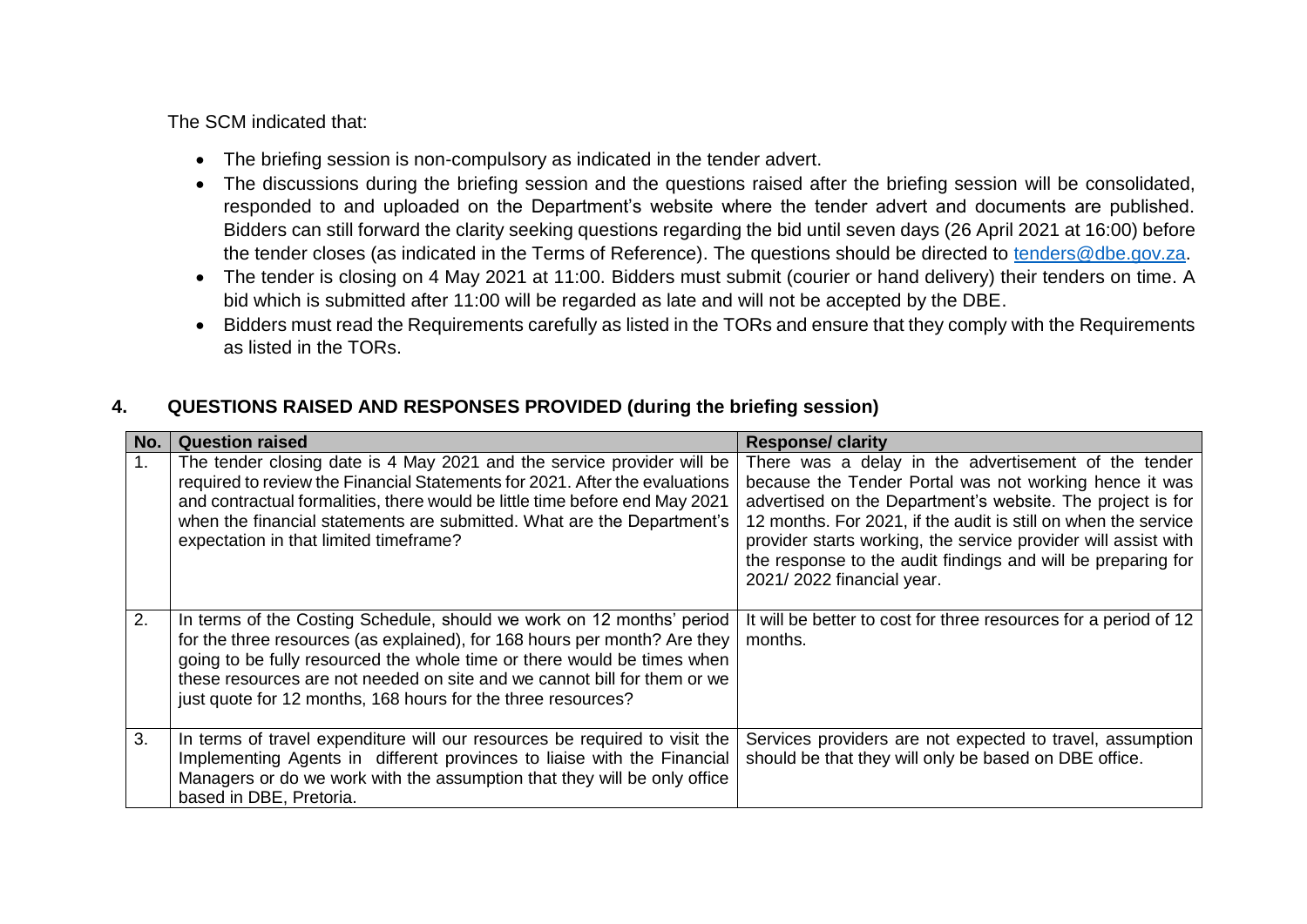| 4. | The question is linked much with travelling, the sense that I get is that the<br>asset base is spread throughout the country to the extent there might be<br>travelling required especially for reconciliation of the movable and<br>immovable assets. One might need to get a sense of the footprint of the<br>asset base. In resolving some of these legacy issues there might be a | The Department has appointed the Implementing Agents<br>and they are expected to provide the information. Travelling<br>will be required if the Implementing Agents are not providing<br>the information or advised by Accounting Officer. |
|----|---------------------------------------------------------------------------------------------------------------------------------------------------------------------------------------------------------------------------------------------------------------------------------------------------------------------------------------------------------------------------------------|--------------------------------------------------------------------------------------------------------------------------------------------------------------------------------------------------------------------------------------------|
|    | requirement to visit these sites.                                                                                                                                                                                                                                                                                                                                                     | Services providers are not expected to travel, however if the<br>need arise travelling cost will be covered by the Department<br>or on a rate which will be agreed upon with the winning<br>service provider.                              |
|    |                                                                                                                                                                                                                                                                                                                                                                                       | With regard to movable and immovable assets, the<br>Department only has the immovable assets around the<br>country; there are no movable assets in the provinces.                                                                          |

## **5. CONCLUSION**

Bidders were reminded to:

- Check the Department of Basic Education's website (where the tender is advertised) after 26 April 2021 to see the responses to the questions raised.
- Complete, sign and submit the SBD forms as requested.

Ms Metula thanked the Bidders for attending the briefing session and wished them well with the preparation and submission of their bids.

The session was adjourned.

# **THE TENDER CLOSING DATE AND TIME IS 04 MAY 2021 AT 11:00**